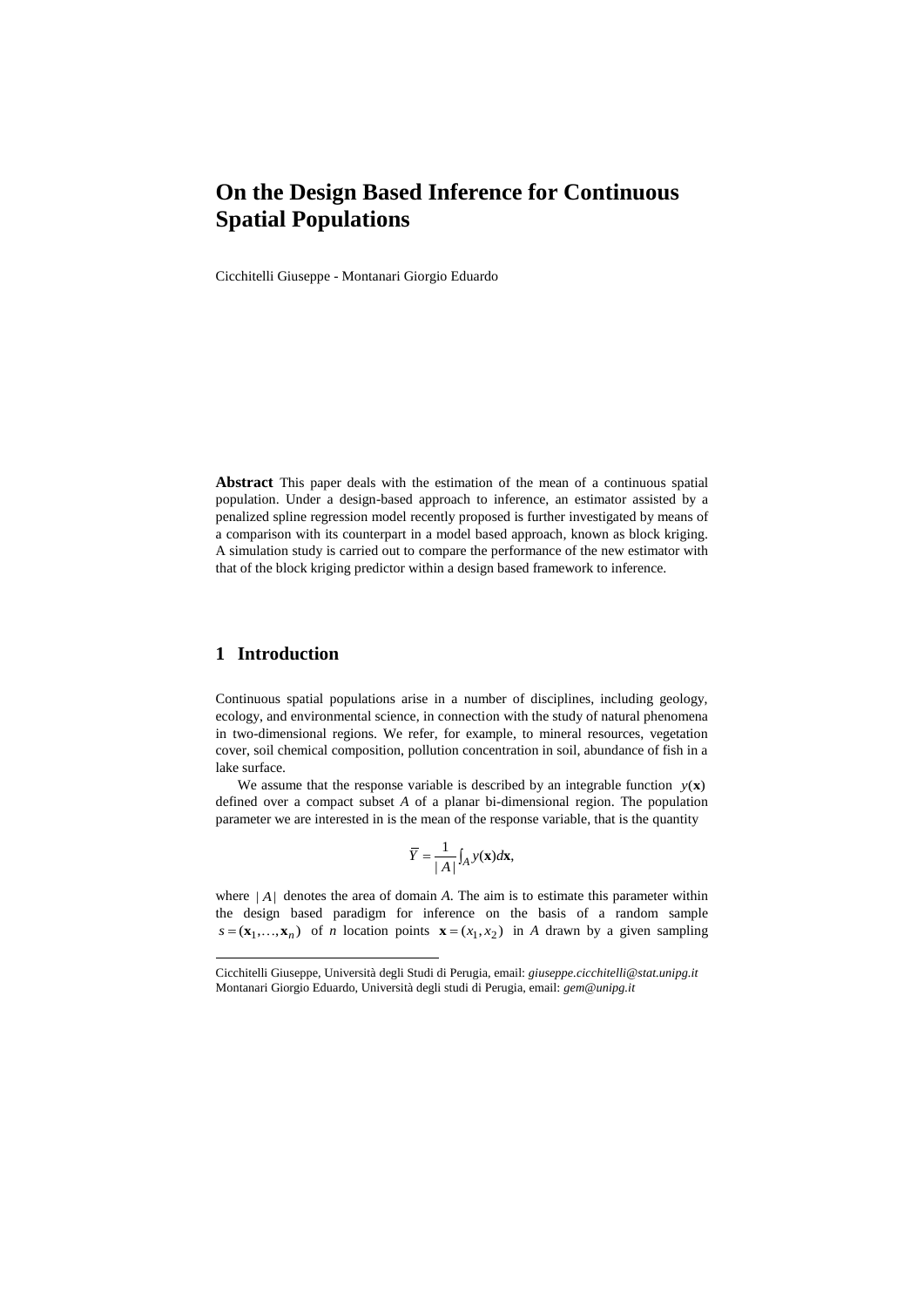design that assigns inclusion probability density  $\pi(x)$  to location **x**. A similar problem has been recently studied by Stevens and Olsen (2004), Barabesi and Franceschi (2011), and Barabesi *et al*. (2012). The above papers pursue the improvement of efficiency of the estimator of *Y* using at the design stage the auxiliary information provided by the spatial coordinates of location points in domain *A*, in order to select spatially balanced samples. In this paper, such auxiliary information is used at the estimation stage and the properties of a model-assisted estimator recently introduced by Cicchitelli and Montanari (2012) are further investigated. This estimator is based on a low-rank spline regression model capable of capturing the spatial correlation pattern in the data and it is proved to be design consistent and approximately unbiased. The performance of the estimator in now evaluated assuming as benchmark the kriging predictor, which is largely used in geostatistics in a model-based approach to inference. Here the latter predictor is assumed as an estimator of *Y* within the designbased approach framework, since many simulation studies appeared in the literature show that beside its high efficiency it is also approximately design unbiased (see, for example, McArthur, 1987, Brus and de Gruijter, 1997, Ver Hoef, 2002).

#### **2 The model-assisted estimator**

A common model for the spatial autocorrelation of data assumes that the covariance between  $y(x)$  and  $y(x')$  is a function,  $C(h)$ , which depends only on the distance **h** separating **x** and **x**<sup>'</sup> (second-order stationarity). The covariance is generally expressed in a parametric form by means of parsimonious models, under the assumption of isotropy. An important class of isotropic covariance functions is the Matérn family.

Let  $\kappa_1, \ldots, \kappa_K$  be *K* knots conveniently chosen in *A*. Define *K* pseudo-covariates as follows

$$
[z_1(\mathbf{x}),...,z_K(\mathbf{x})]=[\overline{z}_1(\mathbf{x}),...,\overline{z}_K(\mathbf{x})]\,\Omega^{-1/2},\,\mathbf{x}\in A,
$$

where  $\overline{z}_k(\mathbf{x}) = C(||\mathbf{x} - \mathbf{\kappa}_k||), k = 1, ..., K$ , and  $\Omega$  is a  $K \times K$  matrix whose generic entry is  $C(||\mathbf{k}_k - \mathbf{k}_l||)$ ,  $k, l = 1, 2, ..., K$ . Assume for  $y(\mathbf{x})$  the following working model

$$
\begin{cases} \mathbf{E}_{\xi}[y(\mathbf{x})] = \beta_0 + \beta_1 x_1 + \beta_2 x_2 + u_1 z_1(\mathbf{x}) + \dots + u_K z_K(\mathbf{x}), \ \ \mathbf{x} \in A, \\ \mathbf{V}_{\xi}[y(\mathbf{x})] = \sigma^2, \ \mathbf{x} \in A, \end{cases} (1)
$$

called spline regression model (the suffix  $\xi$  denotes expectation with respect to the model).

Fitting model (1) to the surface  $y(\mathbf{x})$  by means of the penalized least-square method, we obtain the following design-based estimator of the parameter vector  $[\hat{\beta}', \tilde{u}']$ 

$$
\begin{bmatrix} \widehat{\widetilde{\beta}}\\ \widehat{\widetilde{u}} \end{bmatrix} \hspace{-1mm} = \hspace{-1mm} \begin{bmatrix} \mathbf{X}_s^\prime \mathbf{\Pi}_s \mathbf{X}_s & \mathbf{X}_s^\prime \mathbf{\Pi}_s \mathbf{Z}_s \\ \mathbf{Z}_s^\prime \mathbf{\Pi}_s \mathbf{X}_s & \mathbf{Z}_s^\prime \mathbf{\Pi}_s \mathbf{Z}_s \end{bmatrix} \hspace{-1mm} + \hspace{-1mm} \lambda \mathbf{D} \end{bmatrix}^{-1} \hspace{-1mm} \begin{bmatrix} \mathbf{X}_s^\prime \mathbf{\Pi}_s \mathbf{y}_s \\ \mathbf{Z}_s^\prime \mathbf{\Pi}_s \mathbf{y}_s \end{bmatrix},
$$

where  $\mathbf{X}_s$  is an  $n \times 3$  matrix having as *i*-th row [1,  $x_{i1}$ ,  $x_{i2}$ ],  $i = 1,...,n$ ;  $\mathbf{Z}_s$  is a  $n \times K$ matrix whose *i*-th entry is  $[z_1(\mathbf{x}_i),...,z_K(\mathbf{x}_i)];$   $\Pi_s = \text{diag}(1/\pi(\mathbf{x}_1),...,1/\pi(\mathbf{x}_n))$  is the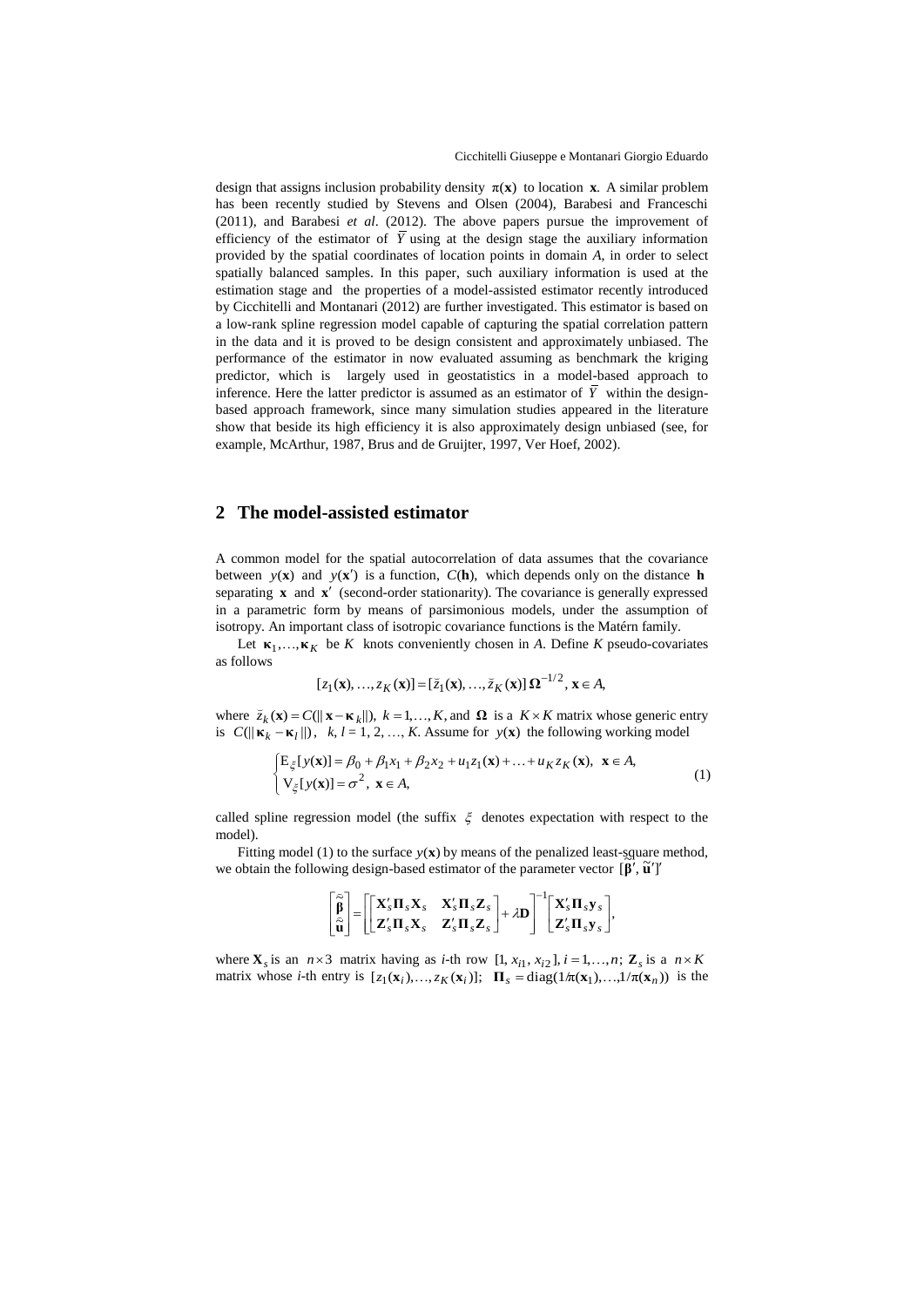Design based inference on continuous spatial populations

diagonal matrix having in its diagonal the inclusion probability densities of sample locations  $\mathbf{x}_1, \dots, \mathbf{x}_n$ ;  $\lambda$  is the penalization parameter.

Now, for each location  $\mathbf{x} \in A$ , we can predict the response values  $y(\mathbf{x})$  by the fitted value

$$
\hat{\widetilde{y}}(\mathbf{x}) = \hat{\widetilde{\beta}}_0 + \hat{\widetilde{\beta}}_1 x_1 + \hat{\widetilde{\beta}}_2 x_2 + \hat{\widetilde{u}}_1 z_1(\mathbf{x}) + \dots + \hat{\widetilde{u}}_K z_K(\mathbf{x}), \ \mathbf{x} \in A.
$$

Then, a model-assisted estimator of the population mean is given by

$$
\hat{\overline{Y}}_{spl} = \frac{1}{|A|} \int_A \hat{\widetilde{Y}}(\mathbf{x}) d\mathbf{x} + \frac{1}{|A|} \sum_{i=1}^n \frac{e(\mathbf{x}_i)}{\pi(\mathbf{x}_i)},
$$
(2)

where  $e(\mathbf{x}_i) = y(\mathbf{x}_i) - \hat{\tilde{y}}(\mathbf{x}_i)$ .

An estimator of the variance of the proposed estimator is given by

$$
\hat{\mathbf{V}}_p(\hat{\overline{Y}}_{spl}) = \frac{1}{|A|^2} \left[ \sum_{i=1}^n \sum_{j=1}^n \frac{\pi(\mathbf{x}_i, \mathbf{x}_j) - \pi(\mathbf{x}_i)\pi(\mathbf{x}_j)}{\pi(\mathbf{x}_i, \mathbf{x}_j)} \frac{e(\mathbf{x}_i)}{\pi(\mathbf{x}_i)} \frac{e(\mathbf{x}_j)}{\pi(\mathbf{x}_j)} \frac{e(\mathbf{x}_j)}{\pi(\mathbf{x}_j)} \right]
$$

where  $\pi(\mathbf{x}_i, \mathbf{x}_j)$  is the second order inclusion density function (the suffix *p* on the lefthand side of equation above indicates that we are operating in the design-based framework, i.e. that the expectation is taken with respect to the sampling design).

# **3 The kriging predictor**

We now give a technical sketch of the best linear unbiased predictor of the population mean, better known as block kriging. Assuming that  $E_{\xi}[y(\mathbf{x})] = \mu$  and that the covariance between  $y(x)$  and  $y(x')$ ,  $C(h)$ , depends only on the distance h separating **x** and **x**', it can be shown that the block kriging predictor of the population mean is given by

$$
\hat{\overline{Y}}_K = \hat{\mu} + \mathbf{c}_s' \mathbf{V}_s^{-1} (\mathbf{y}_s - \mathbf{1}_s \hat{\mu}),
$$
\n(3)

where  $\mathbf{1} = [1, 1, \ldots, 1]$ ;  $\hat{\mu} = (\mathbf{1}_s' \mathbf{V}_s^{-1} \mathbf{1}_s)^{-1} \mathbf{1}_s' \mathbf{V}_s^{-1} \mathbf{y}_s$  is the weighted least squares estimator of  $\mu$ ;  $\mathbf{c}_s$  is the *n*-dimensional vector whose generic entry,  $c_i$ , is given by

$$
c_i = \frac{1}{|A|} \int_A C(\mathbf{x} - \mathbf{x}_i) d\mathbf{x};
$$

 $V_s$  is the  $n \times n$  dimensional matrix whose entries are the covariances between sample locations.

The prediction variance is given by

$$
\text{Var}_{\xi}(\hat{\overline{Y}}_{Kr}) = \sigma_{A,A}^2 - \mathbf{c}_s' \mathbf{V}_s^{-1} \mathbf{c}_s + d^2 (\mathbf{1}_s' \mathbf{V}_s^{-1} \mathbf{1}_s)^{-1},
$$

where